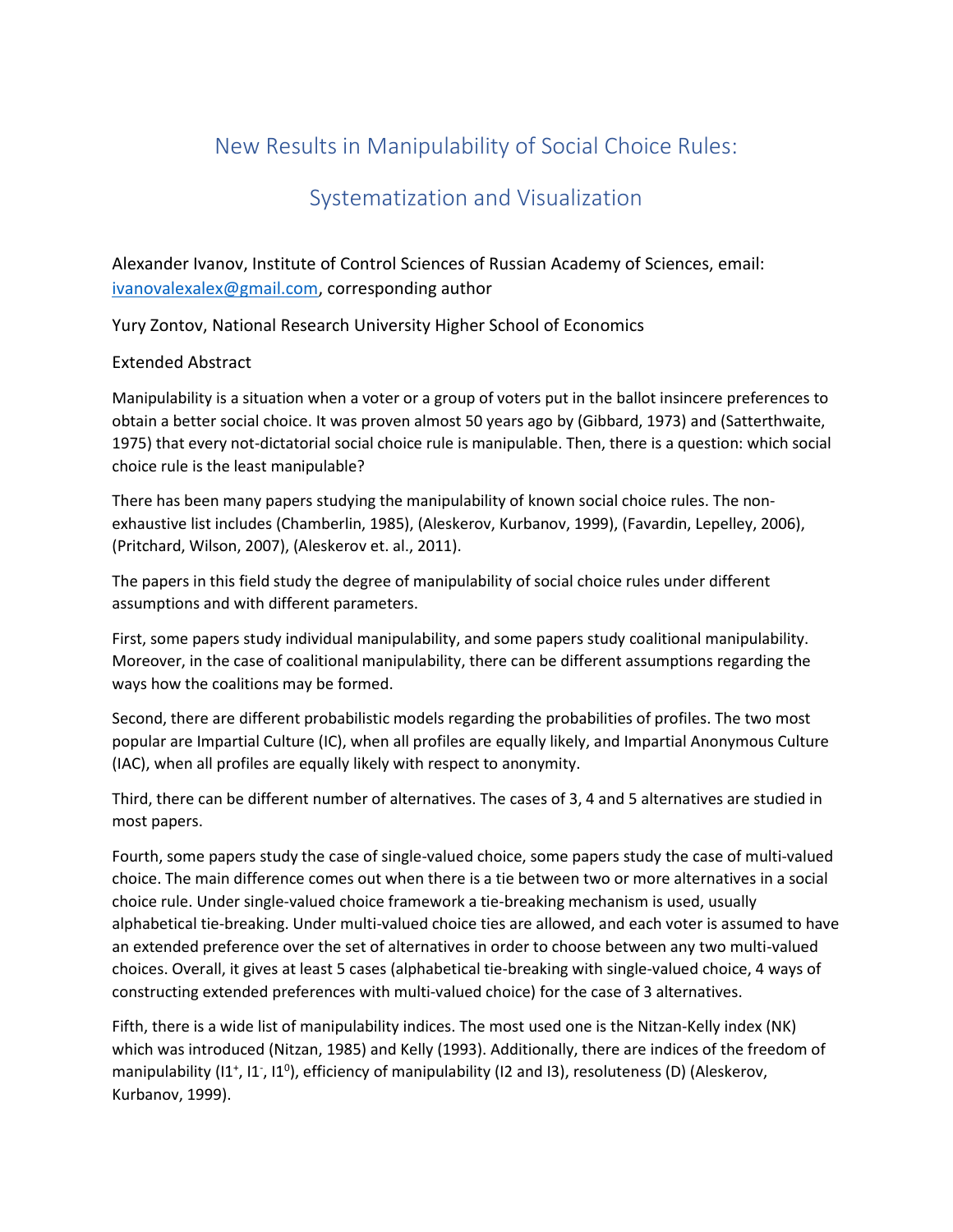All these parameters lead to the complexity of the results' presentation. If one needs to find the least manipulable voting rule, he/she has to study 3\*2\*3\*5\*7=630 possible models.

Our research consists of two parts. First, we study the manipulability of 27 known voting rules for the case of coalitional manipulability. Second, we develop a set of tools to visualize the obtained results as well as previous results in order to compare them.

In the first part we obtain the results for a new model of coalitional manipulation, which had not been studied in the literature before. We found the list of the least manipulable rules for different parameters (number of voters, extended preferences, probabilistic models).

In the second part, we develop a tool allowing the visualization of the results in a convenient form. The developed tools allow analyzing not only a certain model (e.g. the model under study) with one set of parameters, but also allow the comparison of the results for different models. For example, to compare the NK indices for the case of coalitional manipulability with NK indices for the case of individual manipulability, to compare the case of alphabetical tie-breaking with the case of Leximax extended preferences, to compare indices for IC with indices for IAC,.

Let us provide some examples of how the developed tools may be useful. For example, Condorset Practical rule is known for low manipulability close to 0 if the number of voters is large. But if we take into account its resoluteness with the help of our system, it will be seen that Condorset Practical rule has low resoluteness, meaning that it gives full choice (e.g. {a, b, c} for the case of 3 alternatives), thus, does not have practical sense.

 $1.00$ Plurality Rule  $\rho$  Approval q=2  $0.90$ Inverse Plurality  $0.80$ Borda's Rule Black's Procedure  $070$ Nanson's Procedure  $0.60$ Hare's Procedure Coombs' Procedure  $0.50$  $0.40$  $0.30$  $0.20$  $0.10$  $0.00$  $13$  $22$  $\overline{a}$ 42 52 61  $81$ 90 100

Another way of using the system is to compare rules on one or more charts. For example, we can compare the manipulability of positional voting rules for the case of coalitional manipulation (Picture 1).

Nanson's procedure and Hare's procedure show the least values of NK index, but if we compare the rules in terms of resoluteness (Picture 2)